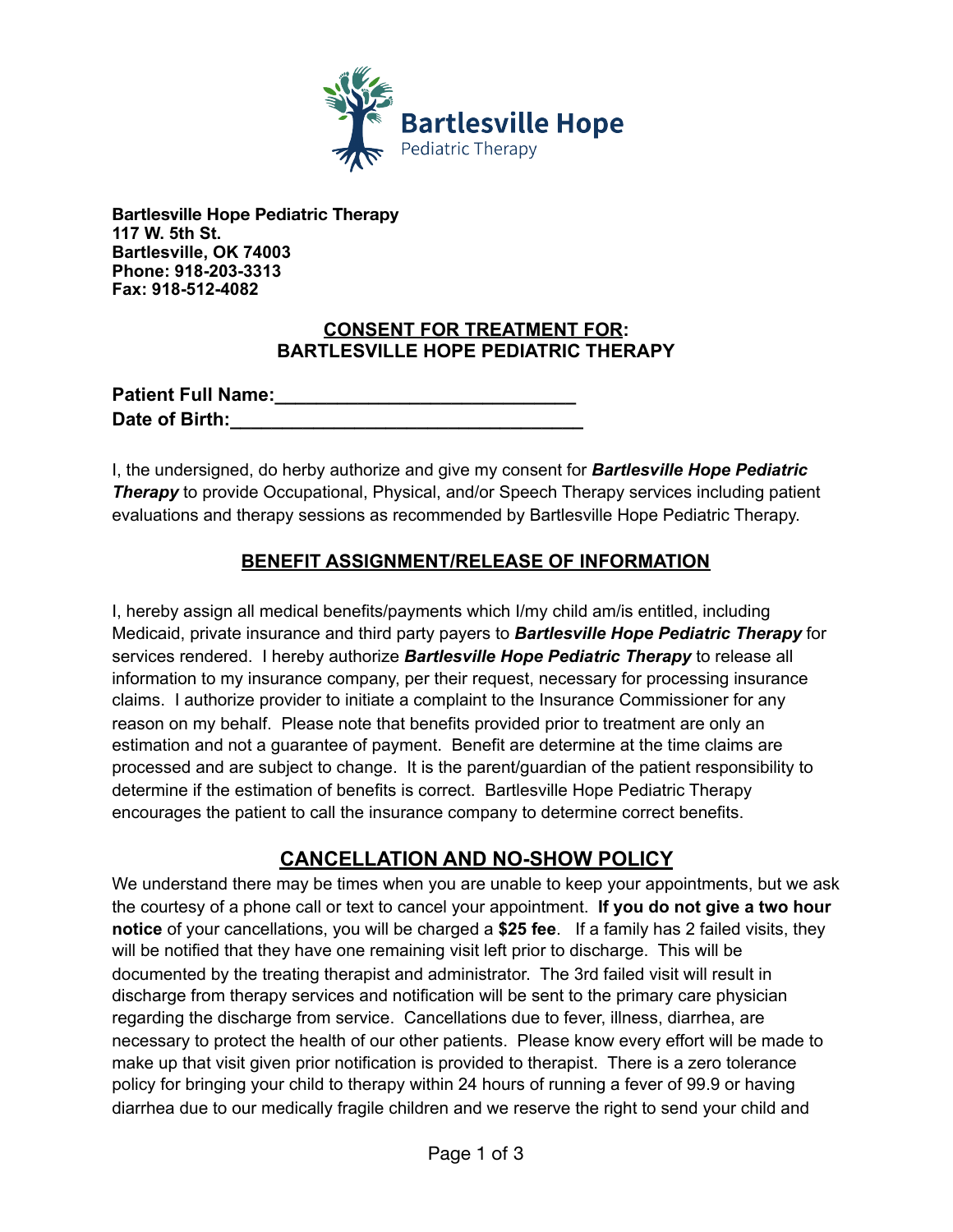

you home. Each patient must be fever free and diarrhea free for 24 hours before returning to therapy.

## **FINANCIAL AND HEALTH INSURANCE POLICY**

*Bartlesville Hope Pediatric Therapy* appreciates you selecting us to meet your child's therapy needs. These services imply a financial responsibility on your part. *Bartlesville Hope Pediatric Therapy* will verify your coverage/benefits and bill your insurance carrier on your behalf. However it is ultimately your responsibility for payment of co-pays at time of service and payment for all of services received.

You are also responsible for payment of deductibles and/or co-insurance at time of visit. We will bill your insurance carrier soley as a courtesy to you. We will submit claims to your insurance provider and assist you in any way we reasonably can to help get your claims paid. Please be aware that the balance of your claim is your responsibility regardless if your insurance company pays. Your insurance benefit is a contract between you and your insurance company; we are not a party to that contract.

We accept payments by cash, HSA cards, FSA cards, Visa, Mastercard, and debit cards bearing these logos. Payment is expected at time of service. If your insurance company requests a refund of payments made, you will be responsible for the amount of money refunded to your insurance company.

If any payment is made directly to you for services billed by us, you recognize an obligation to promptly remit the same to *Bartlesville Hope Pediatric Therapy*. IF you pay by check you expressly authorize to electronically debit your account in the amount of the check plus a processing fee up to the state maximum legal limit. IF your check is dishonored or returned for any reason there will be a \$45 dollar processing fee added to your balance due.

*I Understand and agree that if I fail to make any payments for which I am responsible in a timely manner, I will be responsible for all costs of collecting monies owed, including court costs, collection agency fees and attorney fees.* 

A discount will be provided if you do not have insurance coverage. *Bartlesville Hope*  **Pediatric Therapy** understands special needs. If special arrangements are needed,